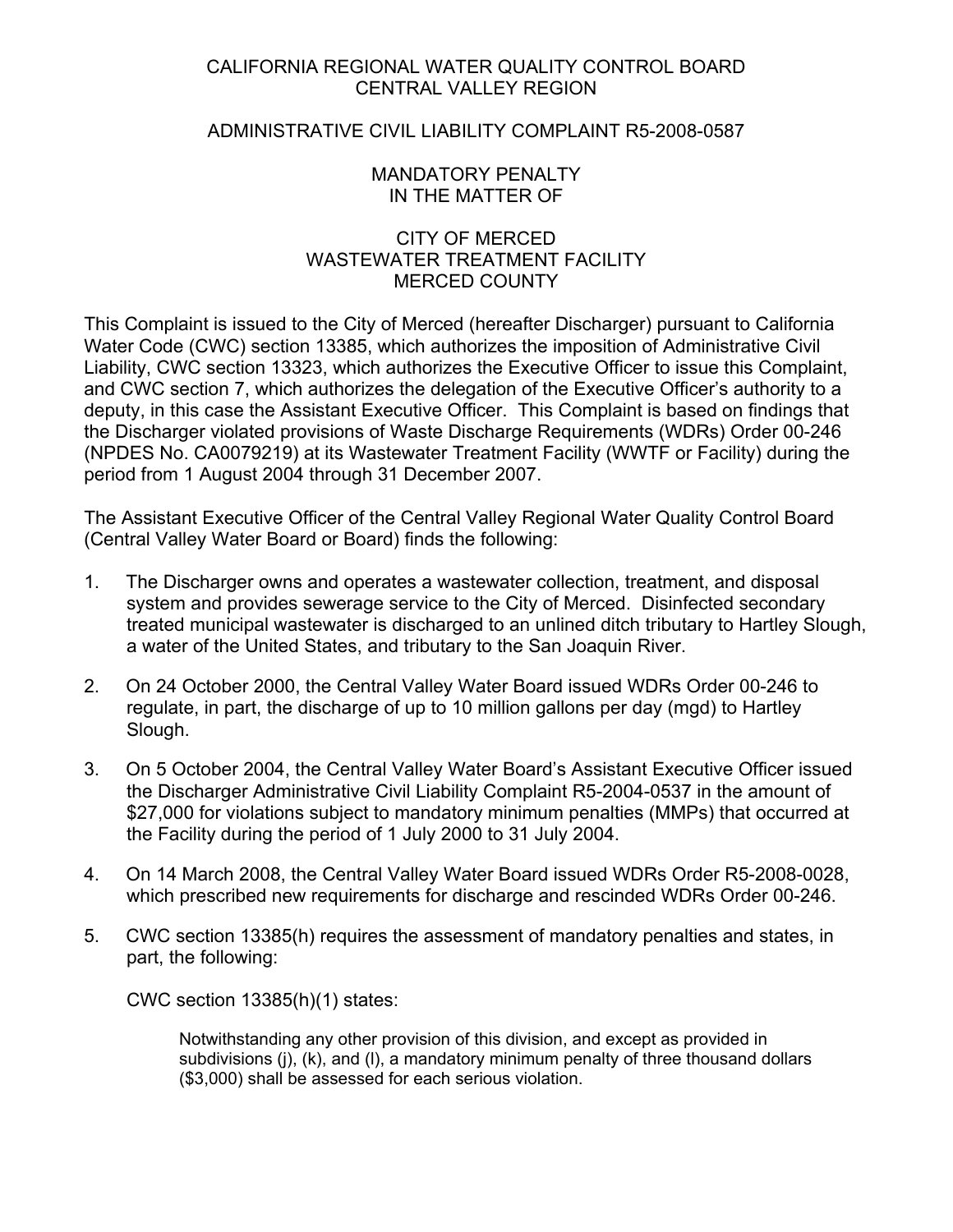### CWC section 13385(h)(2) states:

For the purposes of this section, a "serious violation" means any waste discharge that violates the effluent limitations contained in the applicable waste discharge requirements for a Group II pollutant, as specified in Appendix A to Section 123.45 of Title 40 of the Code of Federal Regulations, by 20 percent or more or for a Group I pollutant, as specified in Appendix A to Section 123.45 of Title 40 of the Code of Federal Regulations, by 40 percent or more.

6. CWC section 13385(i) requires the assessment of mandatory penalties and states, in part, the following:

> Notwithstanding any other provision of this division, and except as provided in subdivisions (j), (k), and (l), a mandatory minimum penalty of three thousand dollars (\$3,000) shall be assessed for each violation whenever the person does any of the following four or more times in any period of six consecutive months, except that the requirement to assess the mandatory minimum penalty shall not be applicable to the first three violations:

A) Violates a waste discharge requirement effluent limitation.

B) Fails to file a report pursuant to Section 13260.

C) Files an incomplete report pursuant to Section 13260.

D) Violates a toxicity effluent limitation contained in the applicable waste discharge requirements where the waste discharge requirements do not contain pollutant-specific effluent limitations for toxic pollutants.

7. CWC section 13323 states, in relevant part:

Any executive officer of a regional board may issue a complaint to any person on whom administrative civil liability may be imposed pursuant to this article. The complaint shall allege the act or failure to act that constitutes a violation of law, the provision authorizing civil liability to be imposed pursuant to this article, and the proposed civil liability.

8. WDRs Order 00-246 Effluent Limitation B.1 prescribes, in part, the following effluent limitations:

| Constituent                    | Units         | 7-Day<br>Median | Daily<br>Maximum |
|--------------------------------|---------------|-----------------|------------------|
| <b>Chlorine Residual</b>       | mq/L          |                 | 0.5              |
| <b>Total Coliform Organism</b> | $MPN1/100$ ml | 23              | 240              |
| Most probable number           |               |                 |                  |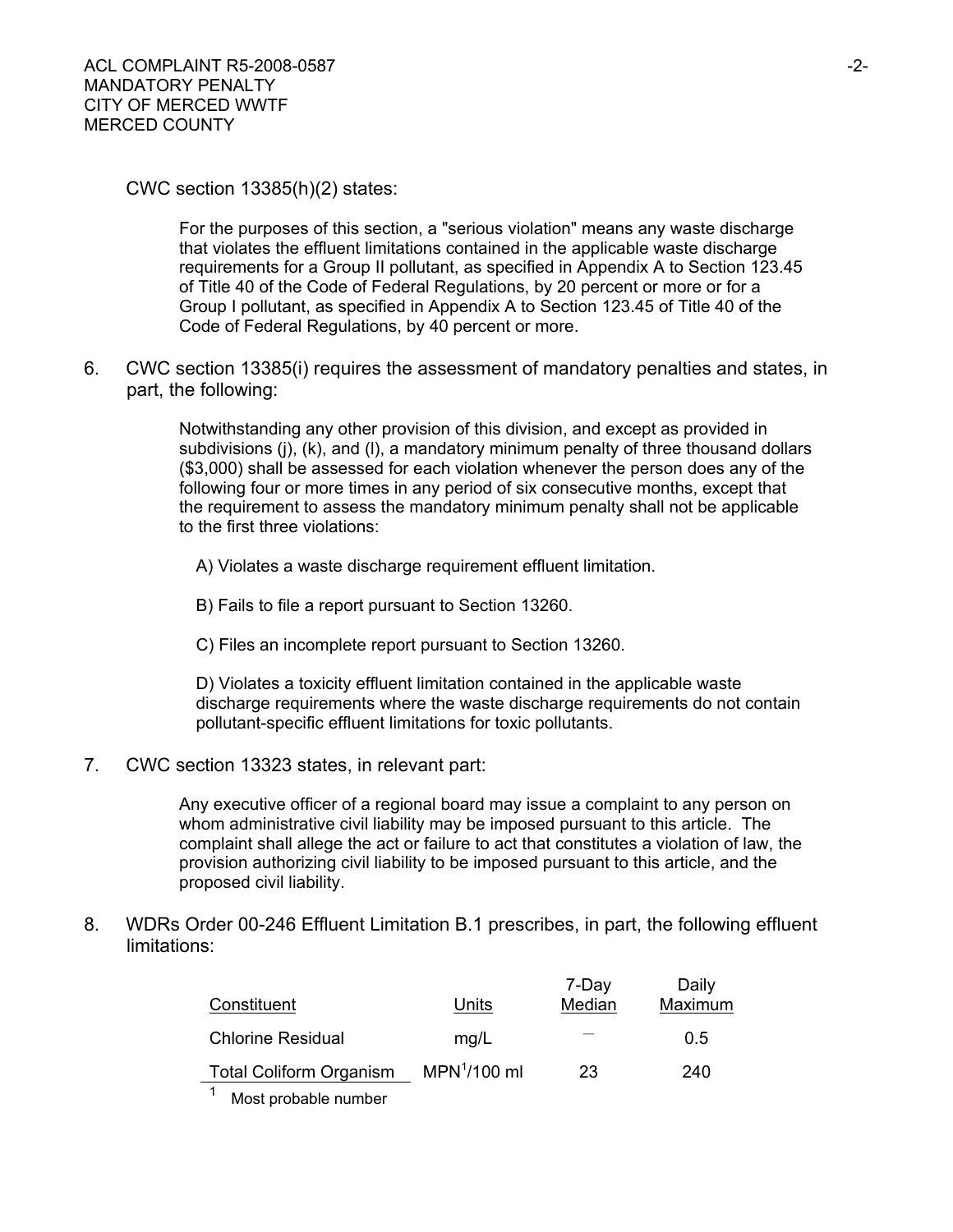- 8. WDRs Order 00-246 Effluent Limitation B.5 prescribes the survival of aquatic organisms in 96-hour bioassays of undiluted waste shall be no less than:
	- a. Minimum for any one bioassay--------------------------------------70%
	- b. Median for any three or more consecutive bioassays-----------90%
- 9. On 6 August 2008, Board staff issued the Discharger a Notice of Violation and a draft Record of Violations identifying violations of WDRs Order 00-246 that are subject to MMPs. The draft Record of Violations covers the period from 1 August 2004 to 31 December 2007. According to the Discharger's self-monitoring reports, the Discharger committed two (2) serious violations of the effluent limitation for daily maximum chlorine residual, one (1) violation of the effluent limitation for acute toxicity and ten (10) violations of the effluent limitations for total coliform organisms, of which seven (7) are chronic violations subject to MMPs pursuant to CWC section 13385(i). By 23 August 2008 letter, the Discharger acknowledged these violations. Attachment A to this Complaint is the Record of Violations that identifies the violations subject to MMP addressed by this Complaint.
- 10. The total amount of the MMPs assessed for the cited effluent limitation violations is **twenty-seven thousand dollars (\$27,000)**.
- 11. Issuance of this Administrative Civil Liability Complaint to enforce CWC Division 7, Chapter 5.5 is exempt from the provisions of the California Environmental Quality Act (Public Resources Code section 21000 et seq.), in accordance with Title 14 California Code of Regulations, section 15321(a)(2).

# **THE CITY OF MERCED IS HEREBY GIVEN NOTICE THAT:**

- 1. The Assistant Executive Officer of the Central Valley Water Board proposes that the Discharger be assessed an Administrative Civil Liability in the amount of **twenty-seven thousand dollars (\$27,000)**.
- 2. A hearing on this matter will be held at the Central Valley Water Board meeting scheduled on **5/6 February 2009**, unless the Discharger does either of the following by **30 December 2008:**
	- a) Waives the hearing by completing the attached form (checking off the box next to item #4) and returning it to the Central Valley Water Board, along with payment for the proposed civil liability of **twenty-seven thousand dollars (\$27,000)**; or
	- b) Agrees to enter into settlement discussions with the Central Valley Water Board and requests that any hearing on the matter be delayed by signing the enclosed waiver (checking off the box next to item #5) and returning it to the Central Valley Water Board, along with a letter describing the issues to be discussed in settlement negotiations.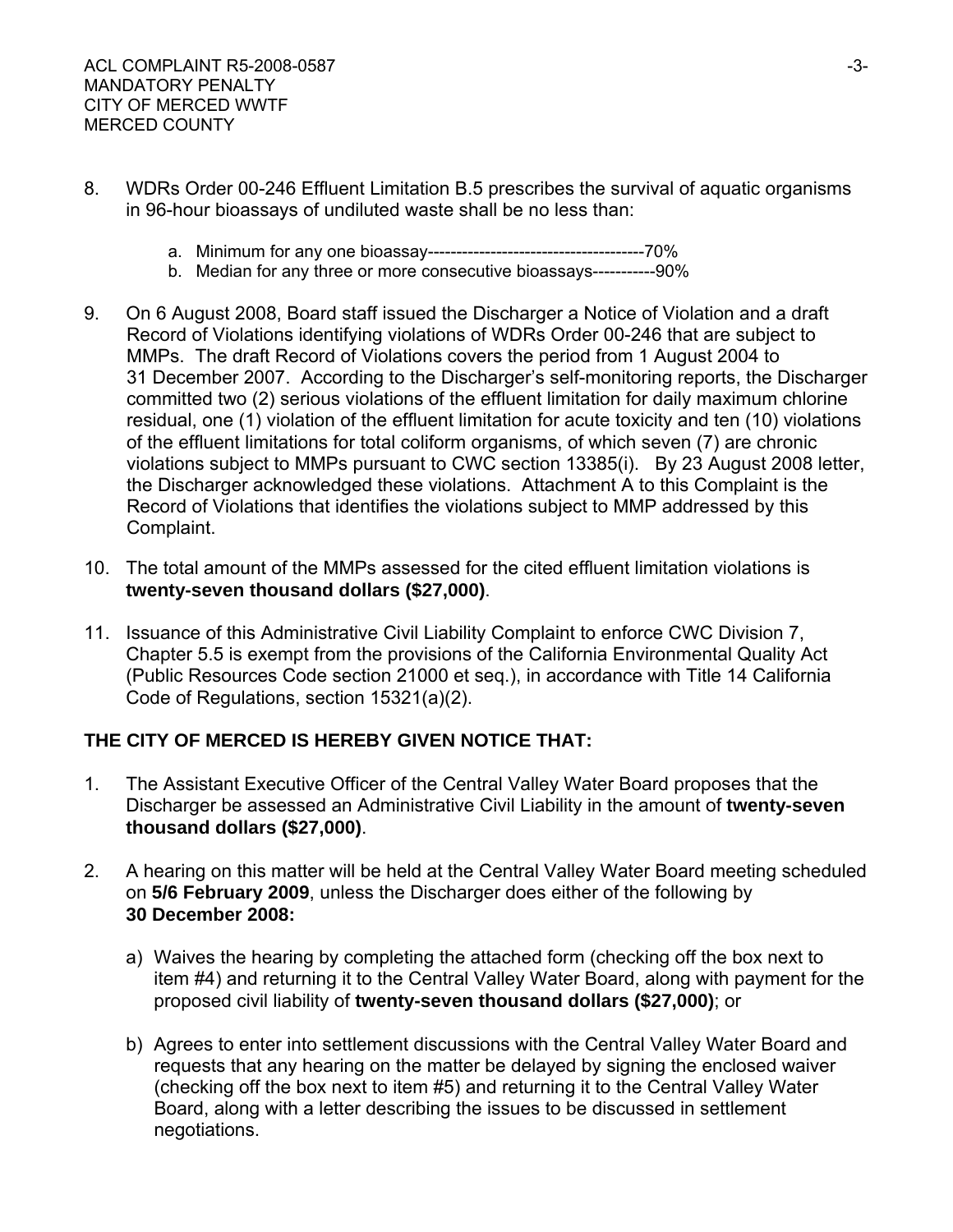3. If a hearing on this matter is held, the Central Valley Water Board will consider whether to affirm, reject, or modify the proposed Administrative Civil Liability, or whether to refer the matter to the Attorney General for recovery of judicial civil liability.

LOREN J. HARLOW, Assistant Executive Officer

Attachment A: Record of Violations

JLK: 11/18/08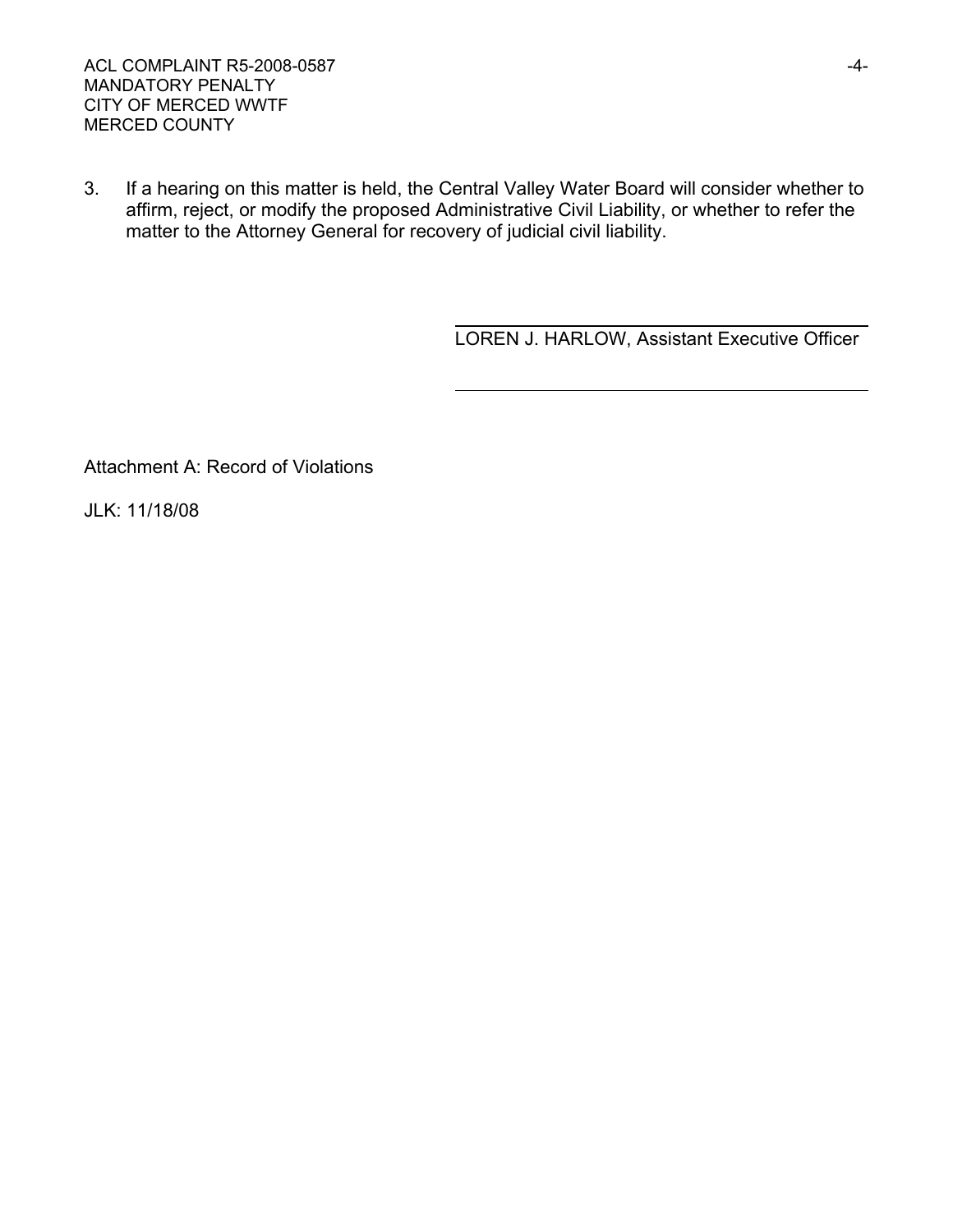#### **WAIVER OF 90-DAY HEARING REQUIREMENT FOR ADMINISTRATIVE CIVIL LIABILITY COMPLAINT**

By signing this waiver, I affirm and acknowledge the following:

- 1. I am duly authorized to represent City of Merced (hereinafter "Discharger") in connection with Administrative Civil Liability Complaint R5-2008-0587 (hereinafter the "Complaint");
- 2. I am informed that California Water Code section 13323, subdivision (b), states that, "a hearing before the regional board shall be conducted within 90 days after the party has been served" with the Complaint;
- 3. I hereby waive any right the Discharger may have to a hearing before the California Regional Water Quality Control Board, Central Valley Region (Central Valley Water Board) within ninety (90) days of service of the Complaint; and
- 4. □ *(Check here if the Discharger will waive the hearing requirement and will pay the fine)* 
	- a. I certify that the Discharger will remit payment for the civil liability imposed in the amount of **twenty-seven thousand dollars (\$27,000)** by check, which contains a reference to "ACL Complaint R5-2008-0587" made payable to the "State Water Pollution Cleanup and Abatement Account*.*" Payment must be received by the Central Valley Water Board by **30 December 2008** or this matter will be placed on the Central Valley Water Board's agenda for adoption as initially proposed in the Complaint.
	- b. I understand the payment of the above amount constitutes a settlement of the Complaint, and that any settlement will not become final until after the 30-day public notice and comment period mandated by Federal regulations (40 CFR 123.27) expires. Should the Central Valley Water Board receive new information or comments during this comment period, the Central Valley Water Board's Assistant Executive Officer may withdraw the complaint, return payment, and issue a new complaint. New information or comments include those submitted by personnel of the Central Valley Water Board who are not associated with the enforcement team's issuance of the Complaint.
	- c. I understand that payment of the above amount is not a substitute for compliance with applicable laws and that continuing violations of the type alleged in the Complaint may subject the Discharger to further enforcement, including additional civil liability.

*-or-*

- 5. □ *(Check here if the Discharger will waive the 90-day hearing requirement, but will not pay at the current time. The Central Valley Water Board must receive information from the Discharger indicating a controversy regarding the assessed penalty at the time this waiver is submitted, or the waiver may*  not be accepted.) I certify that the Discharger will promptly engage the Central Valley Water Board staff in discussions to resolve the outstanding violation(s). By checking this box, the Discharger is *not* waiving its right to a hearing on this matter. By checking this box, the Discharger requests that the Central Valley Water Board delay the hearing so that the Discharger and Central Valley Water Board staff can discuss settlement. It remains within the discretion of the Central Valley Water Board to agree to delay the hearing. A hearing on the matter may be held before the Central Valley Water Board if these discussions do not resolve the liability proposed in the Complaint. The Discharger agrees that this hearing may be held after the 90-day period referenced in California Water Code section 13323 has elapsed.
- 6. If a hearing on this matter is held, the Central Valley Water Board will consider whether to issue, reject, or modify the proposed Administrative Civil Liability Order, or whether to refer the matter to the Attorney General for recovery of judicial civil liability. Modification of the proposed Administrative Civil Liability Order may include increasing the dollar amount of the assessed civil liability.

(Print Name and Title)

(Signature)

(Date)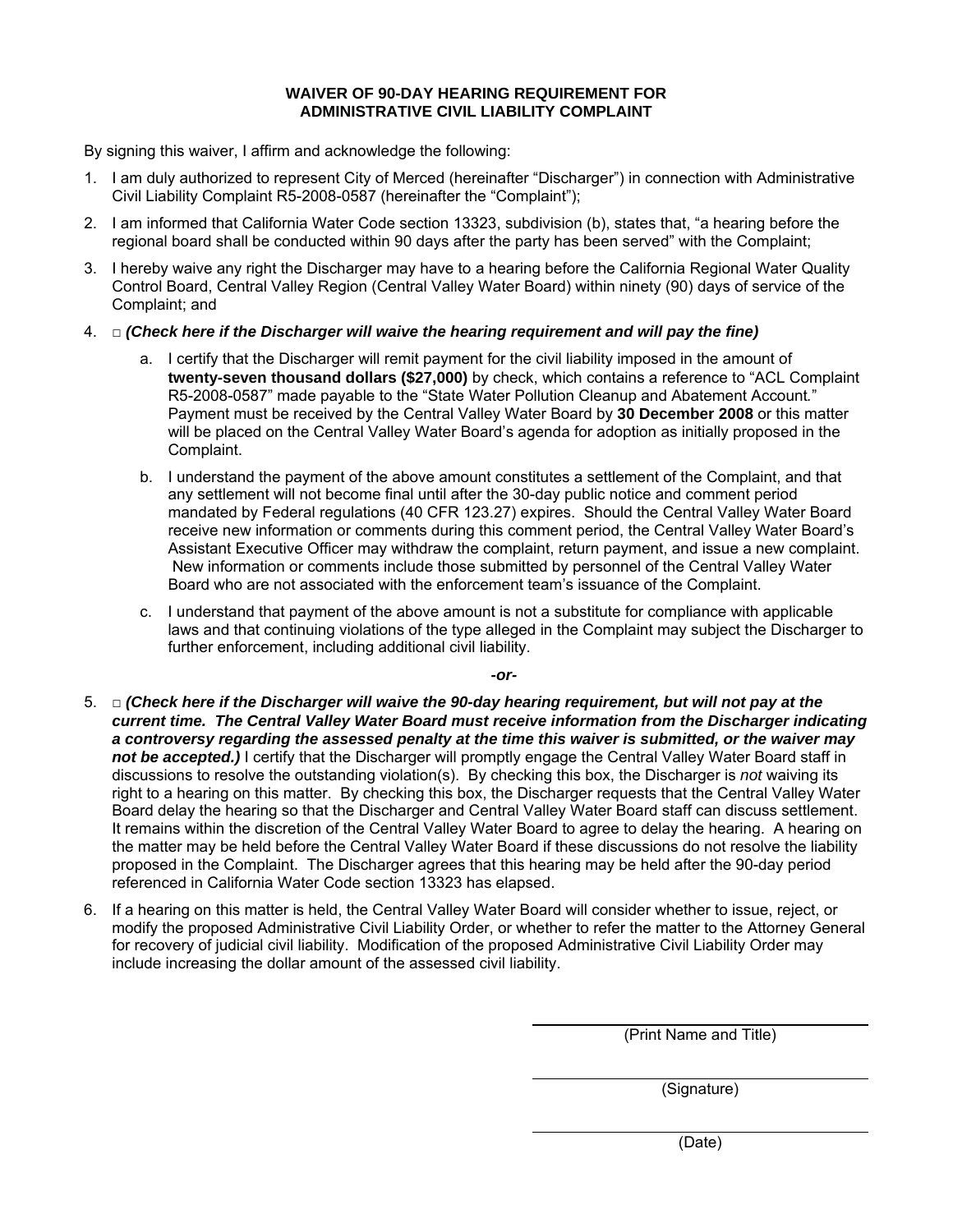## ATTACHMENT A ADMINISTRATIVE CIVIL LIABILITY COMPLAINT R5-2008-0587

### CITY OF MERCED WASTEWATER TREATMENT FACILITY RECORD OF VIOLATIONS (1 August 2004 – 31 December 2007) MANDATORY PENALTIES (Data reported under Monitoring and Reporting Program 00-246)

| Violation ID <sup>1</sup> | Violation<br><u>Date</u> | Violation<br>Type <sup>2</sup> | Violation Description <sup>3</sup>          | MMP Type <sup>4</sup> |
|---------------------------|--------------------------|--------------------------------|---------------------------------------------|-----------------------|
| 267148                    | 8/3/04                   | <b>ATOX</b>                    | 8M; Acute toxicity; 70; % survival; D; 65   | <b>EXEMPT</b>         |
| 267144                    | 8/12/04                  | <b>OEV</b>                     | 8M; TCO; 23; MPN/100mL; 7-day median; 30    | <b>EXEMPT</b>         |
| 267146                    | 8/20/04                  | CAT2                           | 8M; Chlorine residual; 0.5; mg/L; D; 0.94   | <b>SERIOUS</b>        |
| 257016                    | 9/10/04                  | <b>OEV</b>                     | 9M; TCO; 240; MPN/100mL; D; > or = 1600     | <b>EXEMPT</b>         |
| 260827                    | 10/11/04                 | <b>OEV</b>                     | 10M; TCO; 240; MPN/100mL; D; > or = 1600    | <b>CHRONIC</b>        |
| 264934                    | 12/5/04                  | CAT <sub>2</sub>               | 12M; Chlorine residual; 0.5; mg/L; D; 2.193 | <b>SERIOUS</b>        |
| 249789                    | 12/5/04                  | <b>OEV</b>                     | 12M; TCO; 23; MPN/100mL; 7-day median; 30   | <b>CHRONIC</b>        |
| 256434                    | 12/6/04                  | <b>OEV</b>                     | 12M; TCO; 23; MPN/100mL; 7-day median; 30   | <b>CHRONIC</b>        |
| 265532                    | 12/7/04                  | <b>OEV</b>                     | 12M; TCO; 23; MPN/100mL; 7-day median; 30   | <b>CHRONIC</b>        |
| 757927                    | 12/8/04                  | <b>OEV</b>                     | 12M; TCO; 23; MPN/100mL; 7-day median; 30   | <b>CHRONIC</b>        |
| 757930                    | 12/9/04                  | <b>OEV</b>                     | 12M; TCO; 23; MPN/100mL; 7-day median; 30   | <b>CHRONIC</b>        |
| 757931                    | 12/10/04                 | <b>OEV</b>                     | 12M; TCO; 23; MPN/100mL; 7-day median; 30   | <b>CHRONIC</b>        |
| 758268                    | 10/2/06                  | <b>OEV</b>                     | 10M; TCO; 240; MPN/100 mL; D; 400           | <b>EXEMPT</b>         |

 $\frac{1}{2}$  Violation ID in CIWQS

<sup>2</sup> Table of Abbreviations below defines abbreviations used in this table.<br><sup>3</sup> Mislation Descriptions are soded as follower Penerting neriod (e.g., 2)

<sup>3</sup> Violation Descriptions are coded as follows: Reporting period (e.g., 2M = February); constituent or parameter (e.g., TCO); effluent limitation; units; limitation period; and reported result.

Exempt non-serious violations fall within the first three violations in a six-month period, thus is exempt. Chronic violations subject to mandatory penalties.

| Abbreviation     | Definition                                                                           |
|------------------|--------------------------------------------------------------------------------------|
| <b>ATOX</b>      | Violation of acute toxicity effluent limitation                                      |
| CAT <sub>2</sub> | Violation of Group II pollutant effluent limitation as defined in Enforcement Policy |
| <b>CIWQS</b>     | California Integrated Water Quality System database                                  |
| D                | Dailv                                                                                |
| <b>MMP</b>       | <b>Mandatory Minimum Penalty</b>                                                     |
| MPN/100 mL       | Most Probable Number per 100 milliliters                                             |
| <b>OEV</b>       | <b>Other Effluent Violation</b>                                                      |
| <b>TCO</b>       | Total Coliform Organisms                                                             |

| <b>VIOLATION SUMMARY</b> |                           |               |                |       |  |
|--------------------------|---------------------------|---------------|----------------|-------|--|
|                          | <b>MMP Violation Type</b> |               |                | Grand |  |
| <b>Violation Type</b>    | <b>CHRONIC</b>            | <b>EXEMPT</b> | <b>SERIOUS</b> | Total |  |
| <b>ATOX</b>              |                           |               |                |       |  |
| CAT <sub>2</sub>         |                           |               |                |       |  |
| OFV                      |                           | 3             |                |       |  |
| <b>Grand Total</b>       |                           | 4             | ◠              |       |  |